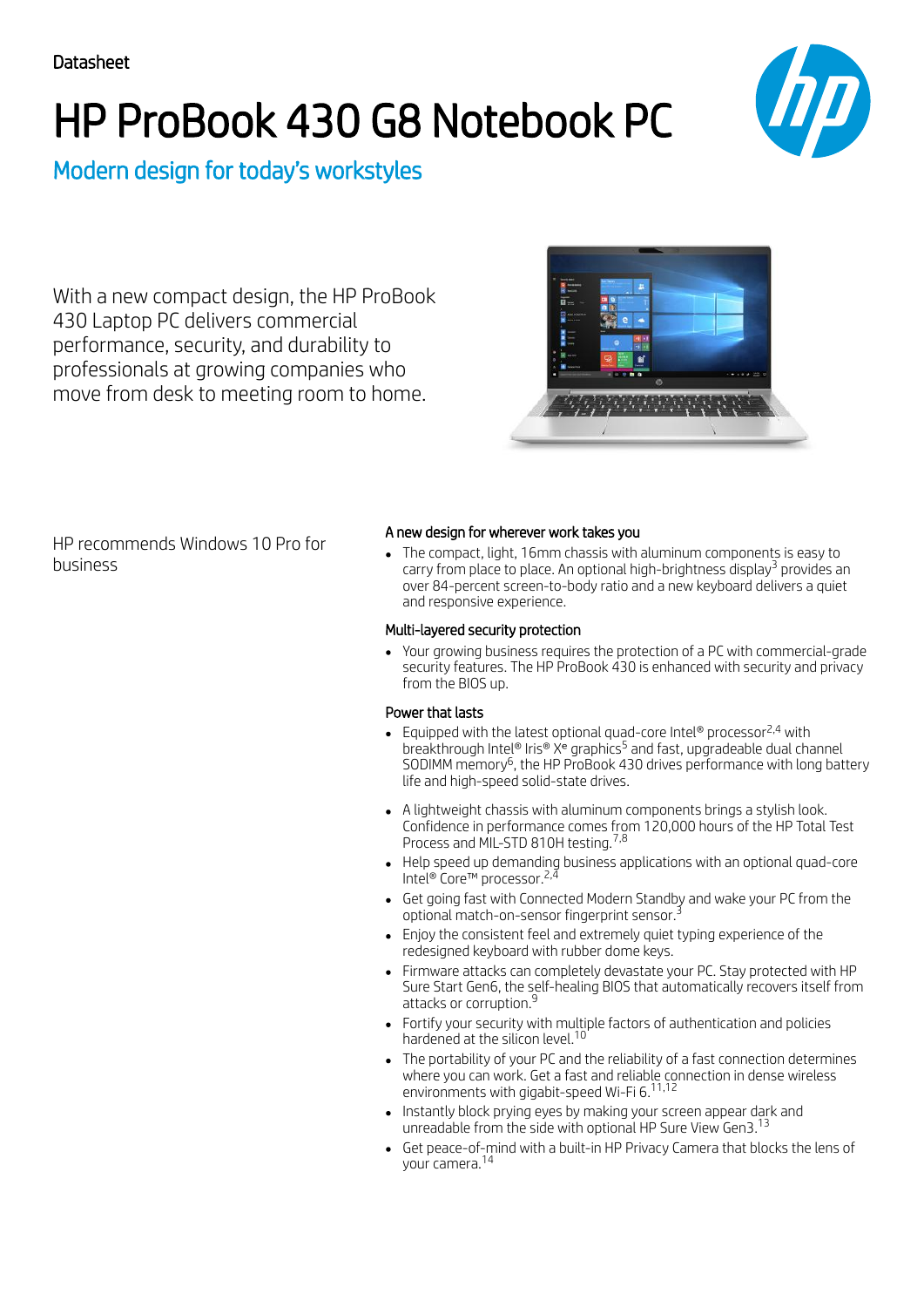# HP ProBook 430 G8 Notebook PC Specifications Table

| Available Operating Systems                                              | Windows 10 Pro 64 - HP recommends Windows 10 Pro for business <sup>1</sup><br>Windows 10 Pro 64 (National Academic License) <sup>2</sup><br>Windows 10 Home 641<br>Windows 10 Home Single Language 64 <sup>1</sup><br>Windows 10 Pro (Windows 10 Enterprise available with a Volume Licensing Agreement) <sup>1</sup><br>FreeDOS                                                                                                                                                                                                                                                                                                   |
|--------------------------------------------------------------------------|------------------------------------------------------------------------------------------------------------------------------------------------------------------------------------------------------------------------------------------------------------------------------------------------------------------------------------------------------------------------------------------------------------------------------------------------------------------------------------------------------------------------------------------------------------------------------------------------------------------------------------|
| Processor family <sup>6</sup>                                            | 11th Generation Intel® Core™ i7 processor; 11th Generation Intel® Core™ i5 processor; 11th Generation Intel® Core™ i3 processor                                                                                                                                                                                                                                                                                                                                                                                                                                                                                                    |
| Available Processors <sup>3,4,5,6</sup>                                  | Intel® Core™ i7-1165G7 with Intel® Iris® X® Graphics (2.8 GHz base frequency, up to 4.7 GHz with Intel® Turbo Boost Technology, 12 MB L3 cache, 4 cores)<br>Intel® Core™ i5-1135G7 with Intel® Iris® Xe Graphics (2.4 GHz base frequency, up to 4.2 GHz with Intel® Turbo Boost Technology, 8 MB L3 cache, 4 cores)<br>Intel® Core™ i3-1115G4 with Intel® UHD Graphics (3.0 GHz base frequency, up to 4.1 GHz with Intel® Turbo Boost Technology, 6 MB L3 cache, 2 cores)                                                                                                                                                          |
| Display size (diagonal)                                                  | 13.3"                                                                                                                                                                                                                                                                                                                                                                                                                                                                                                                                                                                                                              |
| Maximum memory                                                           | 32 GB DDR4-3200 SDRAM 7<br>Both slots are accessible/upgradeable by IT or self-maintainers only. Supports dual channel memory.                                                                                                                                                                                                                                                                                                                                                                                                                                                                                                     |
| Memory slots                                                             | 2 SODIMM                                                                                                                                                                                                                                                                                                                                                                                                                                                                                                                                                                                                                           |
| Internal storage                                                         | 512 GB Intel® PCIe® NVMe™ QLC M.2 SSD with 32 GB Intel® Optane™ memory H108,9,10<br>128 GB up to 1 TB PCIe® NVMe™ M.2 SSD TLC <sup>8</sup><br>256 GB up to 512 GB PCIe® NVMe™ Value M.2 SSD <sup>8</sup>                                                                                                                                                                                                                                                                                                                                                                                                                           |
| Display <sup>12,14,15,16</sup>                                           | 13.3" diagonal, FHD (1920 x 1080), IPS, narrow bezel, anti-glare, 400 nits, low power, 72% NTSC<br>13.3" diagonal, FHD (1920 x 1080), IPS, narrow bezel, anti-glare, 250 nits, 45% NTSC<br>13.3" diagonal, HD (1366 x 768), narrow bezel, anti-glare, 250 nits, 45% NTSC<br>13.3" diagonal, FHD (1920 x 1080), touch, narrow bezel, anti-glare, 250 nits, 45% NTSC<br>13.3" diagonal, FHD (1920 x 1080), IPS, narrow bezel, anti-glare, 1000 nits, 100% sRGB, HP Sure View integrated privacy screen                                                                                                                               |
| Available Graphics                                                       | Integrated: Intel® Iris® X <sup>e</sup> Graphics: Intel® UHD Graphics <sup>12</sup><br>(Support HD Decode, DX12, and HDMI 1.4b.)                                                                                                                                                                                                                                                                                                                                                                                                                                                                                                   |
| Audio                                                                    | Dual stereo speakers, dual array microphone                                                                                                                                                                                                                                                                                                                                                                                                                                                                                                                                                                                        |
| <b>Expansion slots</b>                                                   | 1 microSD (Supports SD, SDHC, SDXC.)                                                                                                                                                                                                                                                                                                                                                                                                                                                                                                                                                                                               |
| <b>Ports and Connectors</b>                                              | 2 Super Speed USB Type-A 5Gbps signaling rate (1 charging, 1 power); 1 SuperSpeed USB Type-C® 10Gbps signaling rate (USB Power Delivery, DisplayPort™);<br>1 headphone/microphone combo; 1 HDMI 1.4b; 1 AC power<br>(HDMI cable sold separately.)                                                                                                                                                                                                                                                                                                                                                                                  |
| Available Keyboards <sup>13</sup>                                        | HP Premium Keyboard - spill resistant, optional backlit keyboard                                                                                                                                                                                                                                                                                                                                                                                                                                                                                                                                                                   |
| <b>Available Pointing Devices</b>                                        | Clickpad with multi-touch gesture support                                                                                                                                                                                                                                                                                                                                                                                                                                                                                                                                                                                          |
| Ambient light sensor                                                     | ##ambientlightsens##                                                                                                                                                                                                                                                                                                                                                                                                                                                                                                                                                                                                               |
| Camera <sup>12</sup>                                                     | 720p HD camera; IR Camera (select models)                                                                                                                                                                                                                                                                                                                                                                                                                                                                                                                                                                                          |
| Software <sup>17,18,36</sup>                                             | HP Connection Optimizer; HP Image Assistant; HP Hotkey Support; HP Noise Cancellation Software; HP Support Assistant; Buy Office (Sold separately); HP<br>Power Manager; HP WorkWell; myHP; HP Privacy Settings; HSA Fusion for Commercial; HSA Telemetry for Commercial; Touchpoint Customizer for Commercial;<br>HP Notifications; Xerox® DocuShare® 90 day free trial offer                                                                                                                                                                                                                                                     |
| Security<br>management <sup>23,24,25,26,27,28,29,30,31,32,33,34,35</sup> | Absolute persistence module; HP DriveLock and Automatic DriveLock; HP Secure Erase; Preboot authentication; TPM 2.0 embedded security chip shipped with<br>Windows 10 (Common Criteria EAL4+ Certified); HP Sure Click; Windows Defender; HP BIOSphere Gen5; HP Sure Sense; BIOS Update via Network; Master Boot<br>Record Security; Support for chassis padlocks and cable lock devices; HP Client Security Manager Gen6; HP Sure Start Gen6; HP Sure Run Gen3; HP Sure<br>Recover Gen3; HP Sure Admin; HP Pro Security Edition                                                                                                   |
| Fingerprint reader                                                       | Fingerprint sensor (select models)                                                                                                                                                                                                                                                                                                                                                                                                                                                                                                                                                                                                 |
| Management features                                                      | HP Driver Packs; HP System Software Manager (SSM); HP BIOS Config Utility (BCU); HP Client Catalog; HP Manageability Integration Kit Gen3 <sup>21,22</sup>                                                                                                                                                                                                                                                                                                                                                                                                                                                                         |
| Power <sup>37</sup>                                                      | HP Smart 65 W External AC power adapter; HP Smart 65 W EM External AC power adapter; HP Smart 45 W External AC power adapter; HP Smart 65 W USB<br>Type-C® adapter; HP Smart 45 W USB Type-C® adapter                                                                                                                                                                                                                                                                                                                                                                                                                              |
| Battery type                                                             | HP Long Life 3-cell, 45 Wh polymer<br>Battery is internal and not replaceable by customer. Serviceable by warranty.                                                                                                                                                                                                                                                                                                                                                                                                                                                                                                                |
| Dimensions                                                               | 12.08 x 8.2 x 0.62 in; 30.69 x 20.84 x 1.59 cm                                                                                                                                                                                                                                                                                                                                                                                                                                                                                                                                                                                     |
| Weight                                                                   | Starting at 2.81 lb; Starting at 1.28 kg (Weight will vary by configuration.)                                                                                                                                                                                                                                                                                                                                                                                                                                                                                                                                                      |
| Energy efficiency compliance <sup>39</sup>                               | ENERGY STAR® certified; EPEAT® Gold registered. EPEAT® registered where applicable. EPEAT registration varies by country. See www.epeat.net for registration<br>status by country.                                                                                                                                                                                                                                                                                                                                                                                                                                                 |
| Environmental specifications <sup>40</sup>                               | Low halogen; TCO Certified                                                                                                                                                                                                                                                                                                                                                                                                                                                                                                                                                                                                         |
| Warranty <sup>38</sup>                                                   | HP Services offers 1-year and 3-year limited warranty and 90 day software support options depending on country and the SKU selected by the customer.<br>Batteries have a default one year limited warranty except for Long Life Batteries which will have same 1-year or 3-year limited warranty as the platform. On-<br>site service and extended coverage is also available with HP Care Pack Services, optional extended service contracts that go beyond the standard limited<br>warranties. To choose the right level of service for your HP product, use the HP Care Pack Services Lookup Tool at: http://www.hp.com/go/cpc. |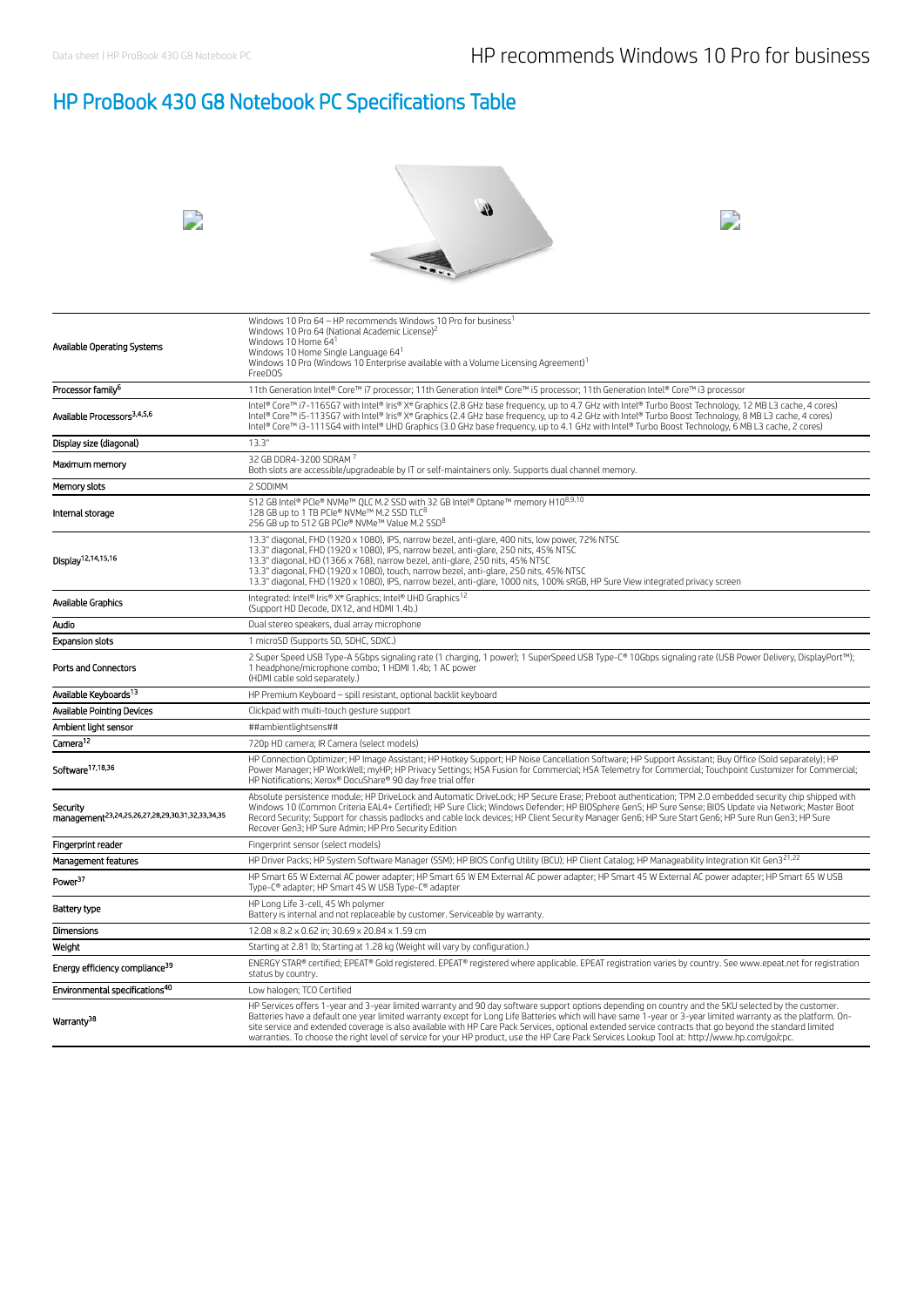# HP ProBook 430 G8 Notebook PC

## Accessories and services (not included)

| HP Prelude Pro Recycled Backpack                          | Commute with a stylish and durable backpack thoughtfully designed with the environment in<br>mind and made with recycled fabric <sup>1</sup> . The HP Prelude Pro Recycled Backpack comes with<br>safety features for your peace of mind when you carry your devices from work to home and<br>bevond.<br>Product number: 1X644AA     |
|-----------------------------------------------------------|--------------------------------------------------------------------------------------------------------------------------------------------------------------------------------------------------------------------------------------------------------------------------------------------------------------------------------------|
| <b>HP USB-C Dock G5</b>                                   | Get to work with a single cable from your USB-C™-enabled notebook <sup>1</sup> to your displays,<br>devices, and wired network with the versatile, elegant, and space-saving HP USB-C Dock G5.<br>The dock is compatible with notebooks from brands like HP, Apple®, Dell, Lenovo, and more. <sup>2</sup><br>Product number: 5TW10AA |
| HP Sure Key Cable Lock                                    | Take the quess work out of securing your notebook, display, dock, and accessories with the<br>removable, interchangeable heads of the HP Sure Key Cable Lock.<br>Product number: 6UW42UT                                                                                                                                             |
| HP Wired Desktop 320MK Mouse<br>and Keyboard              | Work efficiently and enhance your everyday productivity with the reliable HP Wired Desktop<br>320MK Mouse and Keyboard.<br>Product number: 9SR36UT                                                                                                                                                                                   |
| HP 45W Smart AC Adapter                                   | Be productive throughout the day and keep an extra adapter on hand with the lightweight and<br>versatile HP 45W Smart AC Adapter.<br>Product number: H6Y88UT                                                                                                                                                                         |
| Additional Services (Not included)<br><b>HP Care Pack</b> | UK726E - HP 3 year Next Business Day Onsite HW Support w/Accidental Damage Protection-<br>G2 for Notebooks<br>UB5E5E - HP 3 year Next business day onsite HW Support w/Accidental Damage Protection-G2<br>for Notebooks                                                                                                              |